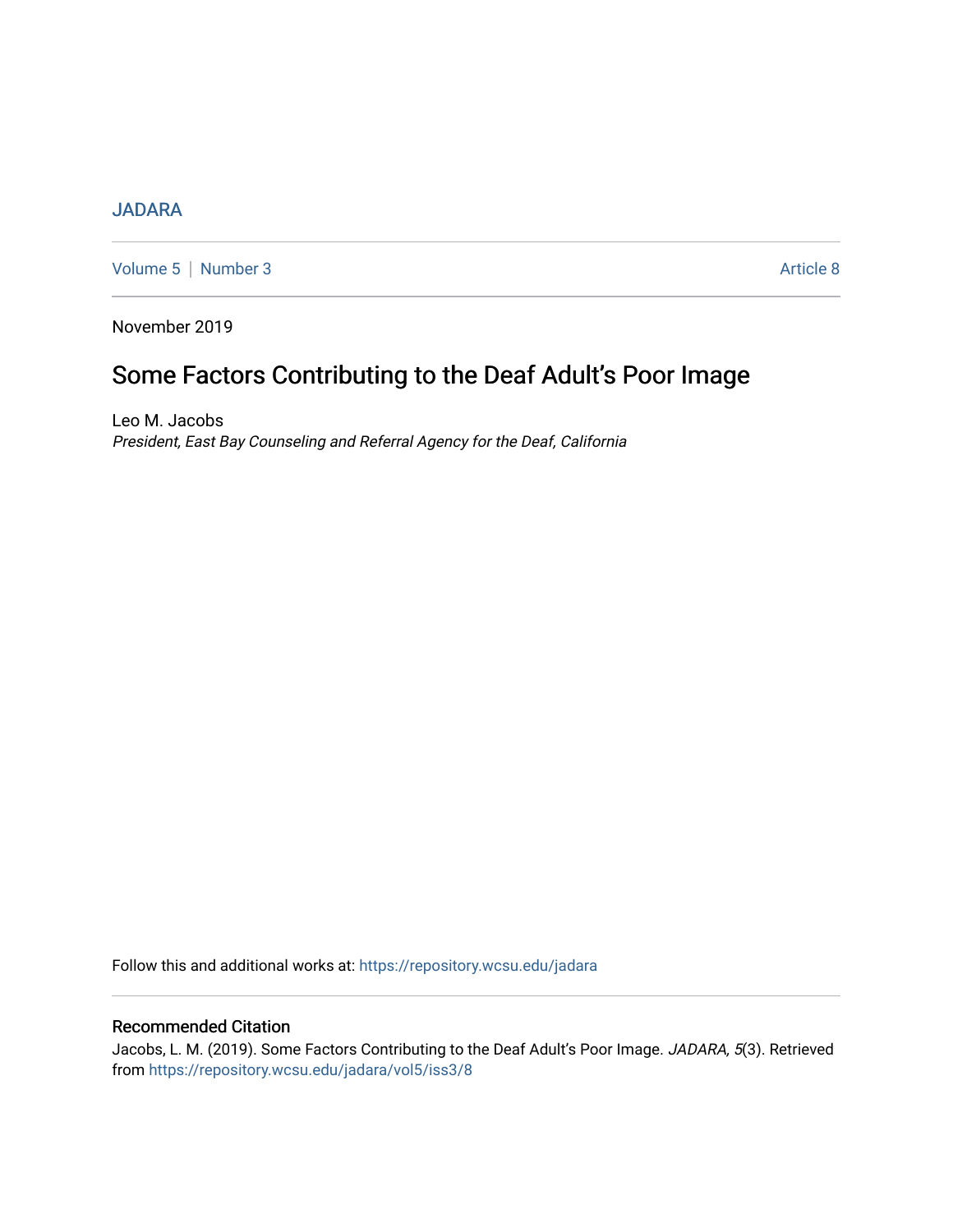## SOME FACTORS CONTRIBUTING TO THE DEAF ADULT'S POOR IMAGE

#### By LEO M. JACOBS

Ð Ł ś

> A great deal of discussion and concern have been spent on how the deaf are to obtain employment and keep their jobs. Perhaps volumes have been written about their training, and how to provide the needed diversity of trades, methods, machinery, materials, and instructors.

> However, there are other factors which probably play just as great a part in the success or failure of the deaf in their employment as their training and experience. Their attitudes toward their jobs, employers and co-workers, and their public image should probably be given much more consideration than they have been, but, un fortunately, in their anxiety to provide the necessary training, many educators of the deaf have overlooked the deaf children's negative attitudes and then failed to take this factor into con sideration when they attempt to find an explanation for the failure of their deaf students to make a satisfactory living.

> Because of their handicap, and a lack of effective com munication during their formative years, many deaf children have developed undesirable traits which are peculiar to their handicap.

> Perhaps the most obvious are the undesirable noises that deaf people make for the simple reason that they cannot hear them selves. They frequently shuffle their feet or tread heavily. At meal times the attention of hearing people is often attracted to the deaf people by the extraordinary clatter they make when they drop silver on their plates, or when they move their dishes and let them fall on the table.

> The vocal noises that deaf people make are frequently difficult for the others to tolerate. Many times the deaf make grunting or

Mr. Jacobs is President, The East Bay Counseling and Referral Agency For The Deaf, Berkeley, California.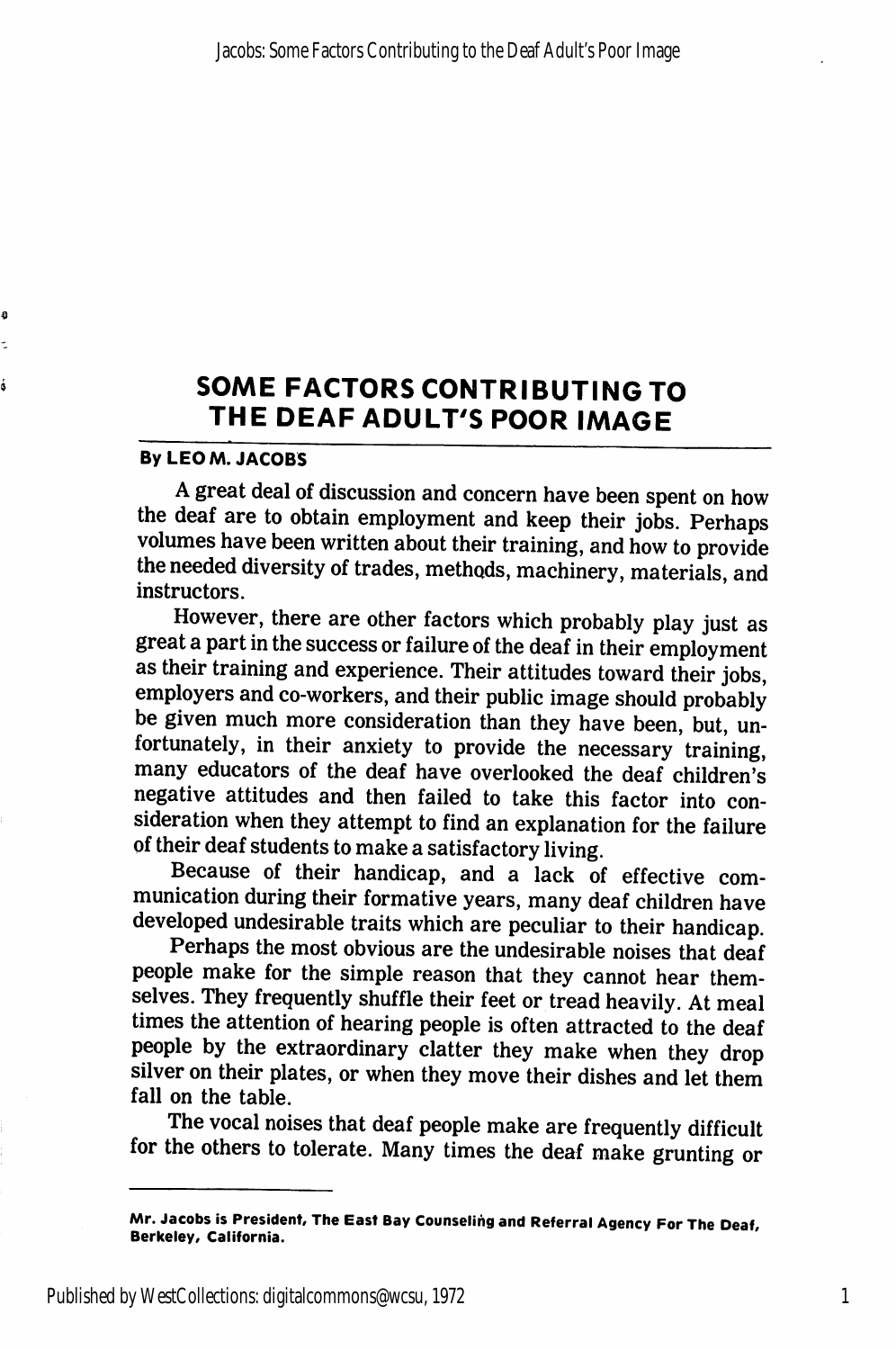### 30 SOME FACTORS CONTRIBUTING TO THE DEAF ADULT'S POOR IMAGE

humming noises when deep in thought, or make weird-sounding noises when they let themselves be carried away while telling about an exciting incident, or when they are emotionally upset.

The deaf also make other unnecessary noises without realizing it, such as crumpling paper in an assembly, or munching noisily on popcorn in a theater.

Probably just as repugnant to hearing people as the noises the deaf make are their facial expressions. Whereas hearing people regulate the tone of their voices to place proper emphasis on their speech, the deaf fall back upon facial expressions for the same purpose when they employ manual communication. Although the more cultured deaf adults use these expressions in moderation, the less educated deaf often use extreme facial expressions to show their feelings, or when they are carried away by their own rhetoric. Their listeners also frequently grimace to show their understanding and sympathy. Unfortunately, these facial grimaces are more often than not startling to the unschooled hearing adults—and the adverse effect is also heightened if the deaf use their voices in ac companiment.

Deaf people have developed these undesirable habits and other attitudes because their families failed to establish effective com munication with them. Because the deaf have never been taught so, they do not know that certain things are just not done. For instance, they do not think anything of asking people extremely personal questions. They are interested, and they have never learned that it is impolite to ask such questions. They are never taught that age has its perogatives, and so they address their elders by their first names or even nicknames. Although chivalry to the fair sex may now be going out of style, many deaf boys have never even learned about ordinary courtesies that are usually extended to the opposite sex. They often create a bad impression by their crude attitude toward women.

As anybody who has been schooled in elementary psychology well knows, the average person is likely to become suspicious or prejudiced as an automatic defense mechanism whenever he en counters something which is new or strange to him. The deaf person is also likely to become suspicious when he sees something that he does not and cannot understand. Thus, he is often offended by hearing persons who may give him side glances while talking with each other, and even more so when they smile or laugh at the same time. The more ignorant deaf may make an unpleasant scene right

2

I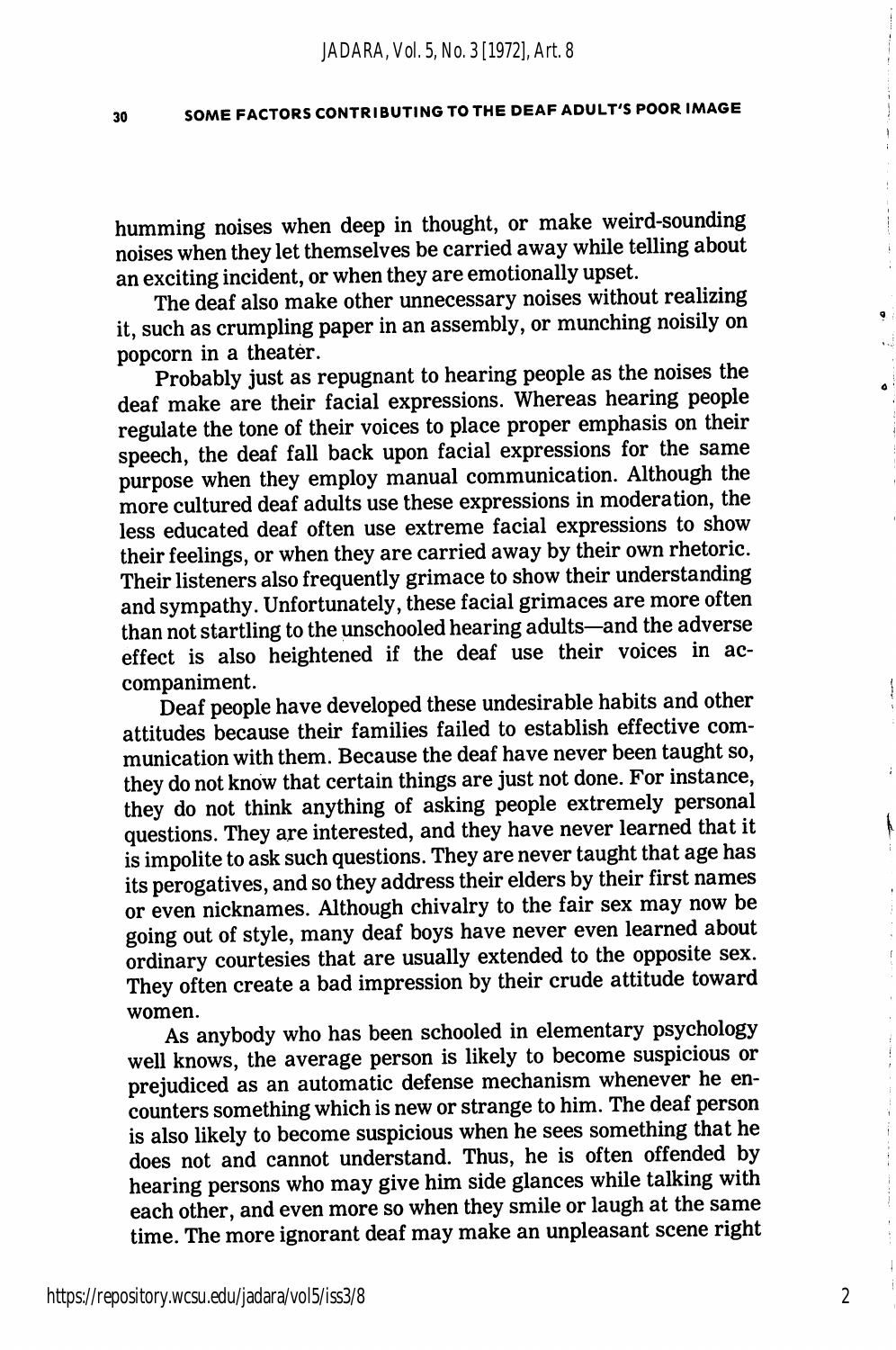### SOME FACTORS CONTRIBUTING TO THE DEAF ADULT'S POOR IMAGE 31

there, much to the astonishment and mortification of the probably innocent hearing persons. The better educated deaf person knows better than to make anything of it, although he may have some slightly nagging doubts.

Due to a lack of communication during early years, many deaf adults may never have learned to reckon for anything. If their parents cannot communicate with them, they may silently lay their deaf children's plates before them and say nothing further if the children proceed to clean up their plates with gusto and a complete lack of table manners—or if they whack off a big hunk of expensive butter and spread it thickly on their bread. Counselors at residential schools may be too busy and preoccupied, or treat the children with more sympathy than understanding. Since the counselors do not have to dip into their own pockets to support these children, many of them do not even bother to make them more conscious of wastage or excessiveness in their daily habits. Teachers and other people also often exhibit such soft-hearted pity that deaf children consequently develop an outlook which knowledgeable friends would call the "gimme" attitude. Because nobody has bothered to tell them dif ferently, they grow to expect that everything would be done for them. This attitude is not helped very much by the growing practice of having rehabilitation counselors take charge of them before they even graduate from school, and lead them into their life-time careers. Thus, all along their path of growth, many deaf children have never had an opportunity to develop a sense of responsibility and to weigh the consequences of wrong decisions. In fact, many of them have never been allowed to experience any consequences at all!

Because they have never been given a chance to develop a sense of responsibility, deaf adults have chalked up a bad record of tar diness and failure to notify their bosses in cases of absence. Many of them also think nothing of playing hookey from their jobs.

Expensive academic and vocational training have come to naught in many cases because the deaf students have never been taught desirable attitudes to supplement their excellent training.

A year ago the writer headed a committee who prepared a job preparation course in order to improve these habits and attitudes. The older deaf children are given a daily class period to go through this course. It is yet too early to evaluate the usefulness of this course, but it is to be hoped that they will get some help from this course, although it will never be equivalent to an early and thorough

ó

é